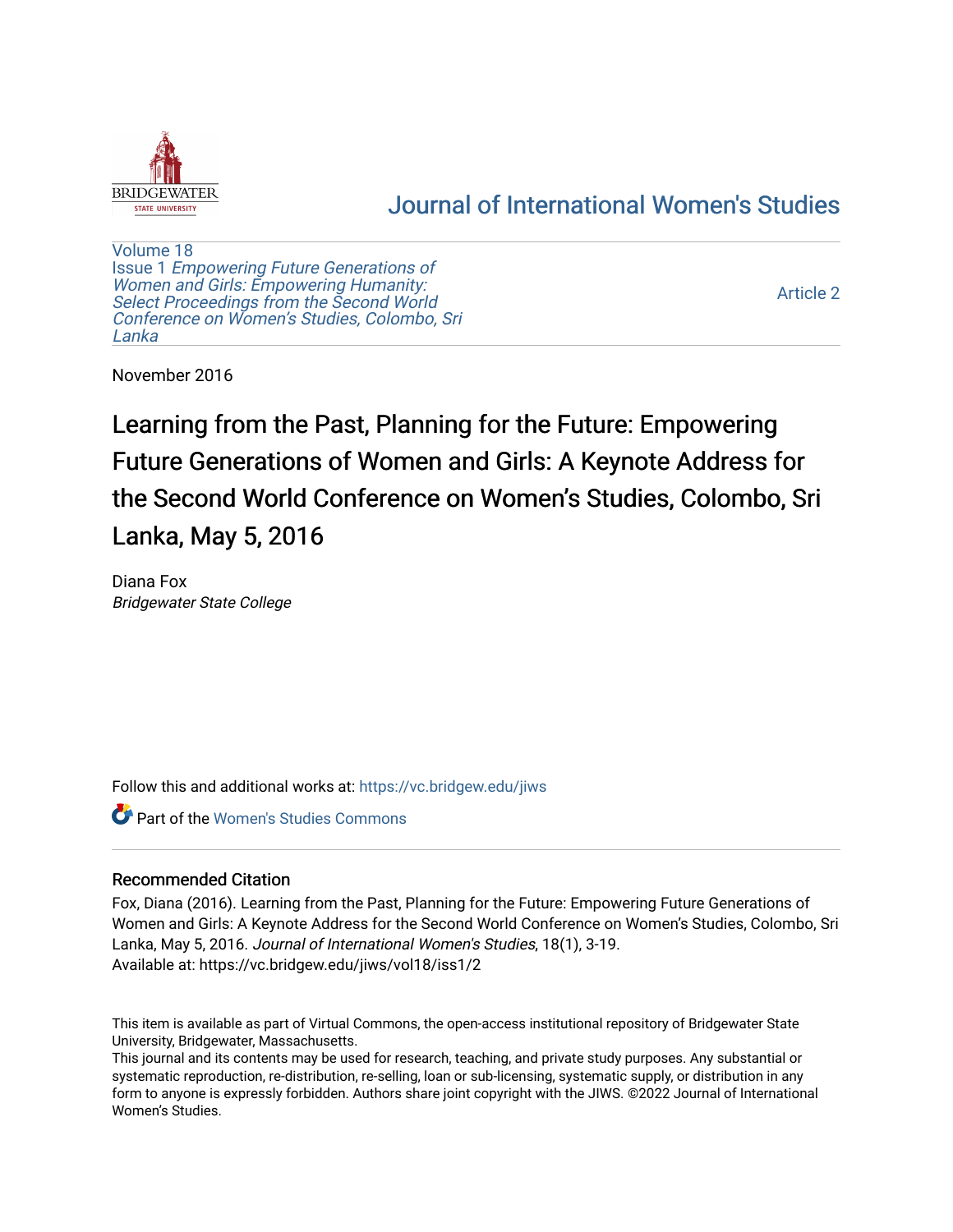#### Fox: Learning from the Past, Planning for the Future

This journal and its contents may be used for research, teaching and private study purposes. Any substantial or systematic reproduction, re-distribution, re-selling, loan or sub-licensing, systematic supply or distribution in any form to anyone is expressly forbidden. ©2016 Journal of International Women's Studies.

## **Learning from the Past, Planning for the Future: Empowering Future Generations of Women and Girls: A Keynote Address for the Second World Conference on Women's Studies, Colombo, Sri Lanka, May 5, 2016**

By Diana J. Fox $<sup>1</sup>$  $<sup>1</sup>$  $<sup>1</sup>$ </sup>

#### **Introduction**

 $\overline{\phantom{a}}$ 

I am deeply honored to be here to offer you some thoughts about the current and future condition of women and girls around the world through the lens of "empowerment". It is rather a daunting task, and therefore I would like to thank Thalakshana Liyanage and Lukshani Indrachapa as well as the entire staff of The International Institute of Knowledge Management for extending the invitation and challenging me with this opportunity. Opportunity, as we know, is among the most important factors in the advancement of girls and women toward gender equality, a theme to which I will return later in my comments.

My talk consists of three parts. First, I will share with you some of the insights that my own discipline of Anthropology brings to an understanding of the global status of women and girls. This is useful in positioning us now, in our particular point in history. I want to offer the anthropological perspective of a long term and holistic view. A time line helps us to imagine the distance we must go, but also to evaluate where we have come from.

Second, I will outline in general, some of the prevailing challenges and obstacles to universal gender and sexual equality, which I will point out from the start include gender and sexual diversity. It is important that we do not gloss over the difficulties, that we take stock of them and their enormity. Obstacles are not insurmountable, but they do require creativity, ongoing individual and collective action, and a long term view to move beyond them. We must think not only of immediacy—which is critically important in relieving current suffering, but also of the long term transformations we can build into our societies—work that is being done today in constructing new institutions and changing laws, as well as minds and attitudes.

Third, I will point to some of the areas where there has been success for women and girls. Success means many things and can be evaluated on many levels, from individual success to family, community, regional, national and worldwide achievements. For the child who has been trafficked, success means freedom from the abuse and loneliness of sexual slavery and the opportunity to rebuild one's life with psychological, educational, nutritional and community support. For survivors of domestic violence; for impoverished refugee mothers; for women who still cannot inherit land, or who can but are afraid to assert their newly earned rights; for girls deprived of education; for child laborers—really slaves; for women recovering from botched self-

<span id="page-1-0"></span><sup>1</sup> Diana Fox is a cultural and applied anthropologist, scholar-activist, diversity consultant and documentary film producer. Her work focuses on the Anglophone Caribbean, particularly Jamaica and Trinidad & Tobago where she researches issues of gender and sexual diversity, women's social movement activism for ecological sustainability, women's human rights and transnational feminisms and activism. She serves on a number of boards and committees including the Sexualities Working Group of the Caribbean Studies Association (CSA), the international advisory board of the Fondes Amandes Community Reforestation Project (FACRP) in Trinidad and Tobago, as faculty representative for BSU's Presidential Advisory Board to end Campus Sexual Violence and is the Founder and Editor of the open access, online Journal of International Women's Studies. Dr. Fox is the executive producer of the documentary film, Earth, Water, Woman: Community and Sustainability in Trinidad and Tobago in conjunction with Sarafinaproductions. She is currently collaborating with J-FLAG, the first Jamaican LGBT human rights organization on a documentary titled Many Loves, One Heart: Stories of Diversity and Resilience.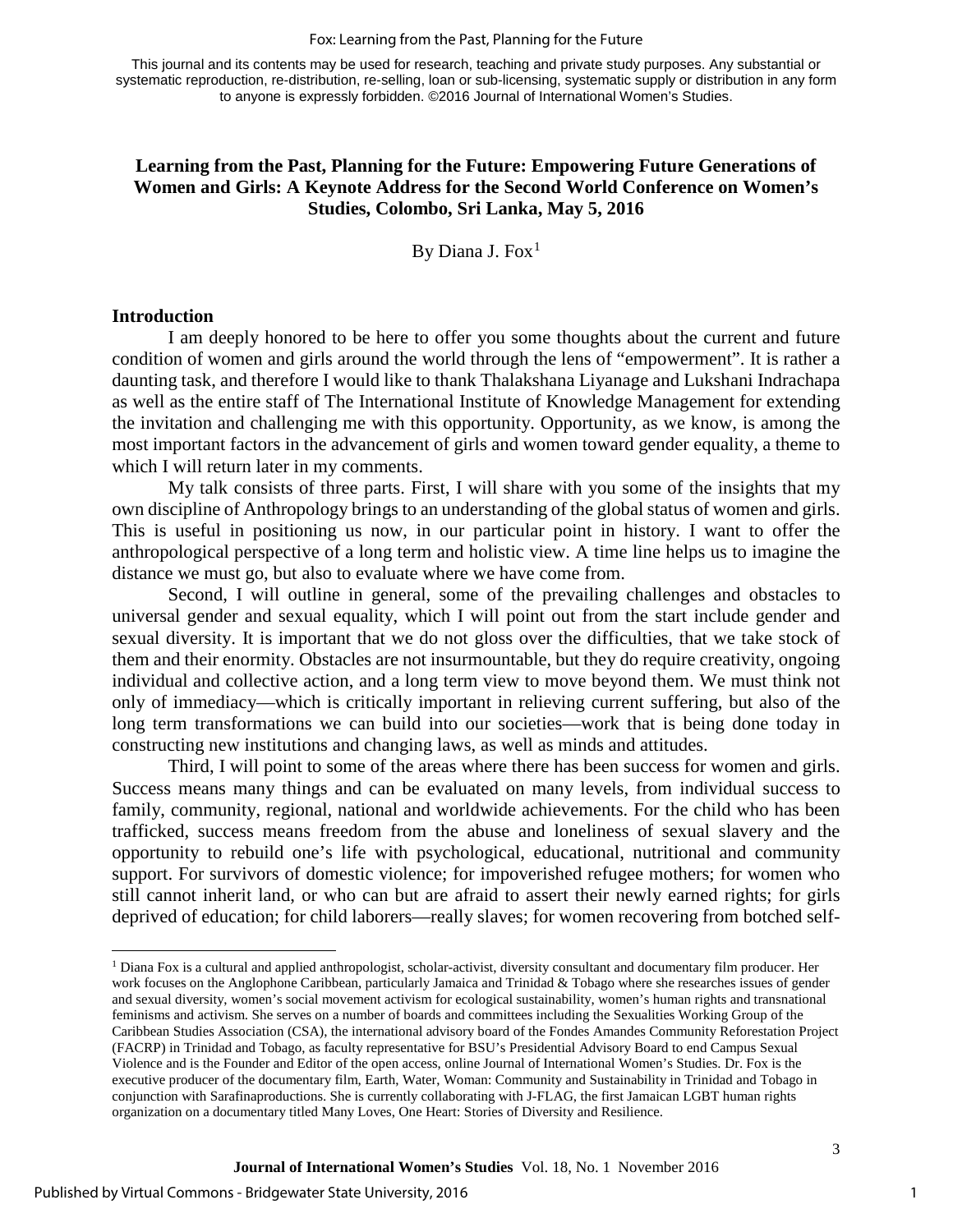administered abortions; for women stigmatized by fistulas, left alone and in pain; for women in the workplace who earn less than men and who face daily battles of being taken seriously and fending off sexual harassment; for women facing ethnic violence and violence as a result of loving other women; for girls undergoing female genital mutilation; for wives suffering acid burns because dinner wasn't on the table on time; for women blocked from political office or high levels of management; for women seeking a life/work balance, juggling childrearing and career advancement—success means many things in particular for these different groups and individuals among so many other examples. Success for communities, and at both national and international levels of objectives has various meanings. However, all of these scenarios and levels of change share some features in common: success means freedom from the forces of oppression and the availability of opportunities to flourish and attain full human potential. Success means the ability to make decisions about one's own life and to enact them; success means access to resources and knowledge of how to use those resources. There have been successes, and it is critical we can identify why in order to chart a path for the future. Opportunities, choices, resources, decisionmaking power, support. These are what I would offer as constants of success in the quest for gender equality.

#### **Anthropology: The Long View from a Four Field Perspective**

Let me begin with what my own discipline of Anthropology has to offer us in terms of perspectives and the long view. Anthropology has four interacting subfields—cultural anthropology which studies contemporary cultures and their near past; biological or physical anthropology which is about human evolution and the relationship between the body, culture, health and illness. Linguistic anthropology explores human languages, their genealogies, communication patterns in varying sociocultural contexts and the powerful use of symbols. Archaeology examines the cultures of the distant past through artifacts, revealing persistent human challenges, the reasons behind our failures and the diversity of their solutions. Ultimately all the subfields are linked together to offer a holistic view of humanity across time and space. This very long perspective into human origins allows us to look back from the present in a way that helps us to assess where we are now. Let's do that with an eye toward gender roles and themes of inequality.

The image below is a timeline that begins with anatomically modern humans moving out of Africa into Europe, which occurred approximately 40,000 years ago. However, as far back as 90,000 years, our species was living in small groups we call "bands" as foragers, exhibiting organized cultural behaviors.[2](#page-2-0)

 $\overline{\phantom{a}}$ 

<span id="page-2-0"></span><sup>2</sup> Fagan, Brian. "Peopling the Globe" in Fagan, Brian M, ed. *The Oxford Companion to Archaeology*. 1996: 330-332. Oxford Univ. Press; Ingmanson, personal communication 4/19/16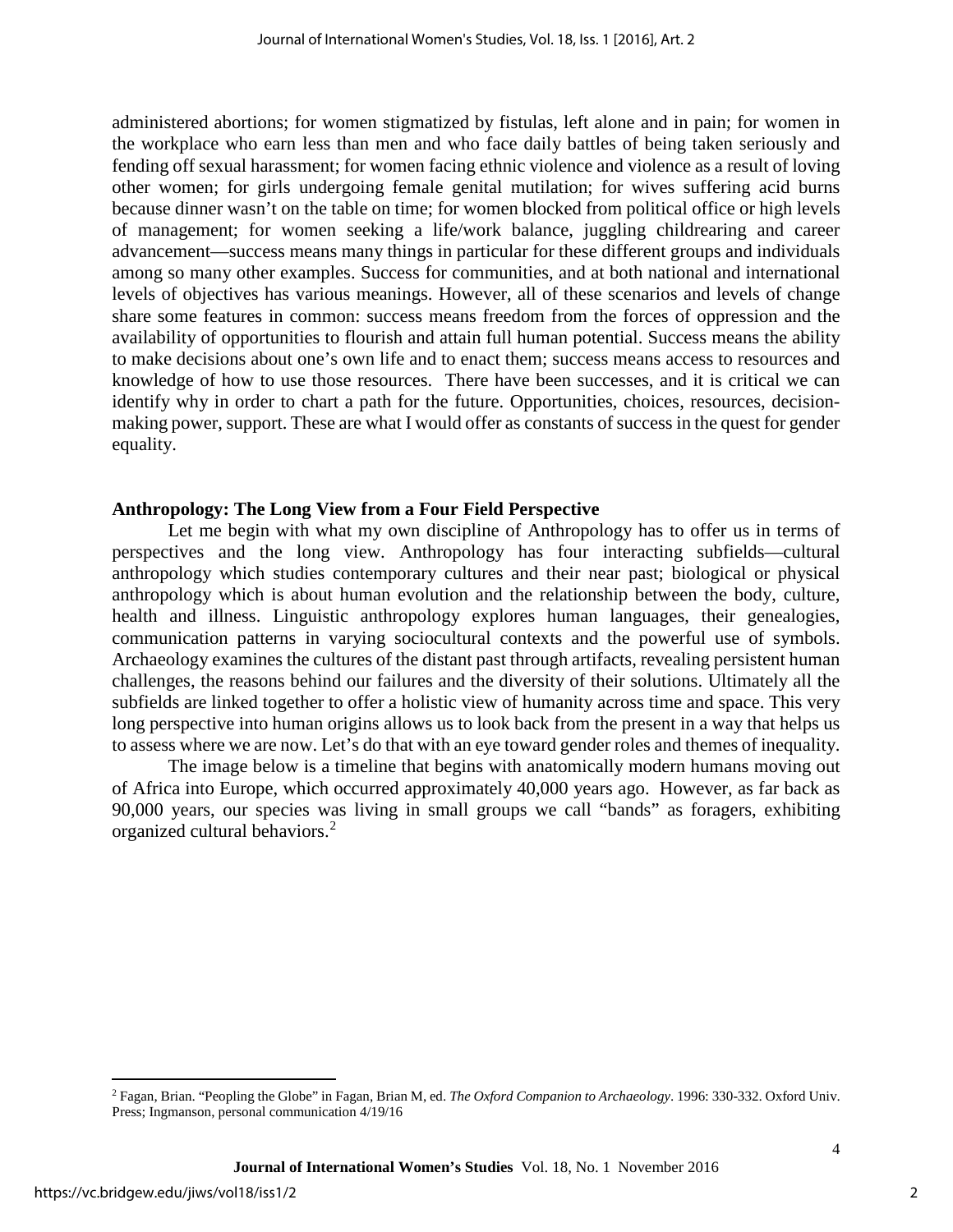

Feminist archaeologists argue that small-scale band societies *in general* had a flexible and weak gendered division of labor. In a frequently cited study by the feminist archaeologist Elizabeth Barber on women's work in the archaeological record<sup>[3](#page-3-0)</sup> she offers examples of fossilized string made 17,000 years ago, discovered in the painted caves of France, as well as Venus figurines of voluptuous women wearing string skirts, dated around 20,000 BCE and with braided hair, indicating the existence of a string and weaving culture complex associated with women. String, created from gathered plant fibers such as flax, hemp, nettle, yucca and many others, was made into everyday objects--nets, carrying bags, clothing, traps—it was used everywhere human beings moved, and all early human societies were nomadic. Developments in archaeological technologies have permitted archaeologists with an eye toward gender to theorize about women's roles in these early nomadic, pre-Neolithic foraging societies. Feminist anthropologists suggest that these were among the most egalitarian societies that have ever existed on the planet. Foraging requires significant knowledge and skill; all members of a group must somehow participate in the survival of the collective through carrying, sharing and gathering behaviors. We also know from contemporary analyses that in many cases—not all, but many—when women contribute to productive labor and are not confined to reproductive/domestic labor, they achieve higher status and participate in greater decision-making. The foraging way of life is largely dependent on cooperative relationships in productive enterprises; hence, gender egalitarianism is a key dynamic for many foraging groups<sup>[4](#page-3-1)</sup>. While there are exceptions both in the historical record and today, indicating patterns of male dominance, the principle of egalitarianism is also largely true of contemporary foragers—although their numbers are small and dwindling in our border-bound, sedentary, largely agricultural and industrial societies.

<span id="page-3-0"></span> $\overline{\phantom{a}}$ <sup>3</sup> *Women's Work: The First 20,000 Years. Women, Cloth, and Society in Early Times*. 1994. Elizabeth Wayland Barber. New York: W. W. Norton & Company.

<span id="page-3-1"></span><sup>4</sup> *A World Full of Women 6th edition*. 2016. Ward, Martha C. and Edelstein, Monica D., NY: Taylor and Francis, p. 24-30.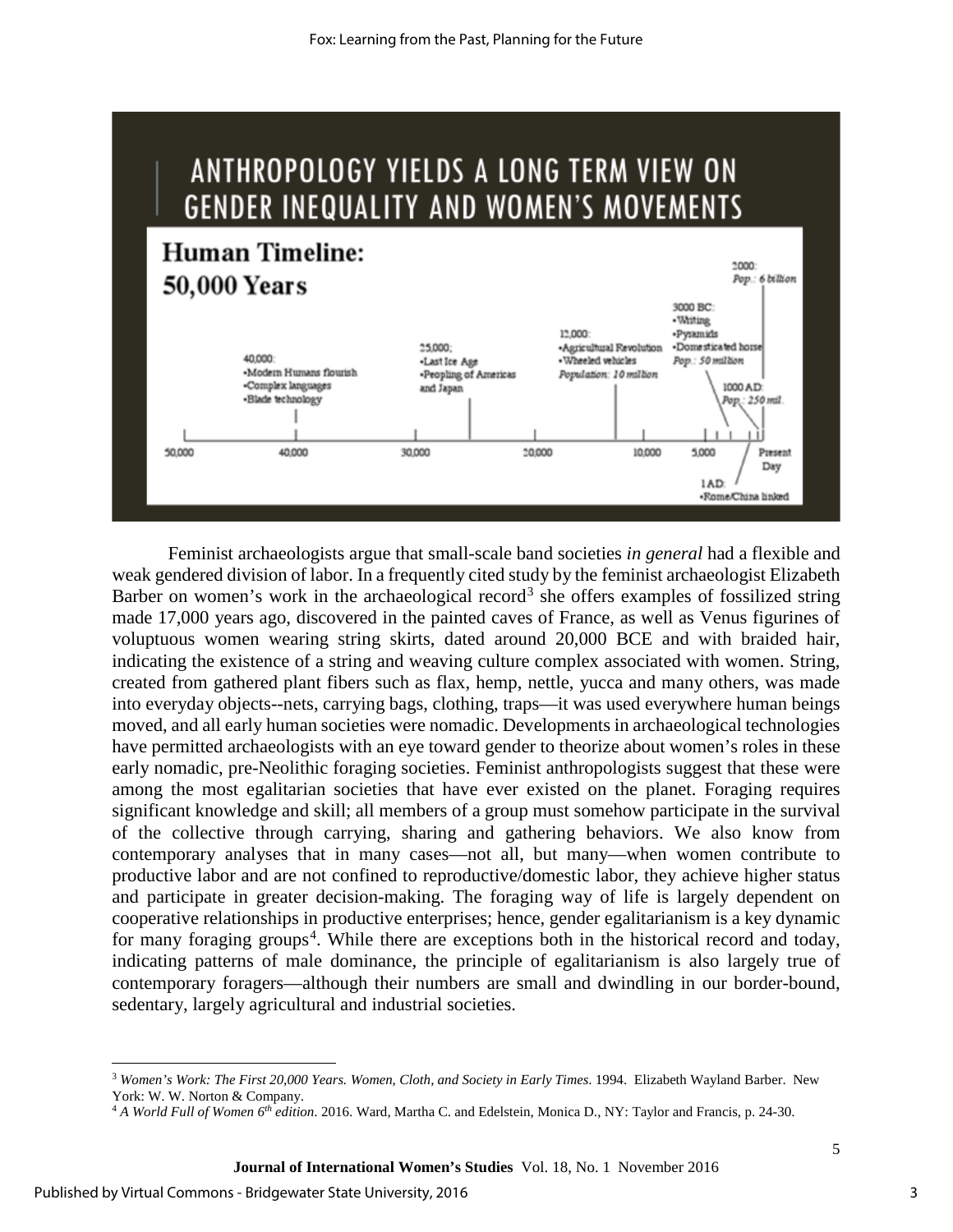Thinking back again at our timeline, we see that the invention of agriculture, known both as the Agricultural or the Neolithic Revolution occurred some 10,000 years ago, as horticulture was replaced by intensive farming practices through the invention of the plow, changing the human relationship with nature. Slowly around the planet, various groups of people began cultivating crops moving from simple gardening or hand-cultivation using tools such as digging sticks and hoes, to intensive farming. The Agricultural Revolution transformed not only how food was acquired and what people ate—and here the holistic anthropological perspective is key—but caused seismic shifts in human societies with significant impacts on women's lives. Essentially, to understand contemporary inequalities, we have to go back to the dawn of agriculture where significant social stratification began to be formed. Among feminist scholars who study the origins of patriarchy, there is absolutely no dispute that agriculture brought enormous loss of power and status for women relative to men. Agricultural societies transformed the majority of people into peasants, who have the highest birth rates of any population in the world, whereas gatherer-hunters have the lowest. Agriculture birthed patriarchy in all its myriad forms, created hierarchies, slavery, standing armies and chronic warfare. Social inequality became the norm, amidst the flourishing of civilization. Agricultural societies brought about demographic transition through surplus production; it produced the world religions, central governments, writing and complex musical, artistic and architectural traditions as well as significant diversification of labor, specialized professions and trades. But amidst all this, women were in the process of producing the largest families in human history, dangerously birthing 8, 10, 12 children and more, under conditions of high maternal and infant mortality. Those who survived were continually in a state of pregnancy, birth and lactation. They continued their work with cloth, sewing, weaving and spinning which they could do close to the home. Women were also a reserve labor supply along with their children for periods of intensive planting and harvesting and they maintained kitchen gardens and ran households while men were away at war. Men controlled the productive resources and inheritance in the largely patrilineal societies that grew up around agrarian economies; inheritance rights were codified in the first laws, which also regulated the behavior of women. As feminist anthropologist Martha C. Ward writes:

"Agrarian societies develop elaborate religious, moral and legal justifications for their sexual stratification systems. Hammurabi's Code was the first set of laws written down and provided the basis for legal systems in the Middle East, ancient Israel, and cultures of this important region. Of the 270 laws engraved on an upright stone pillar, approximately 100 of them dealt with the problems of keeping women in line, assigning ownership and responsibility for them, and defining the boundaries of their sexuality. In the ideologies of agriculturalists, women are subordinate, unclean and not bright enough to be trusted out alone. Women are viewed as suited only for inside and domestic tasks; they are incapable of public political and economic roles…Women have to rely on husbands for their livelihood—in short, institutionalized dependency, subordination, and political immaturity" (see footnote 4).

Hammurabi, the Babylonian King who ruled ancient Mesopotamia enshrined these laws at the end of his reign in approximately 1754 B.C.E. institutionalizing many practices that had already become customary. The stratified conditions that agricultural societies produced wherever there was agriculture in the ancient world included regional variations such as polygyny and various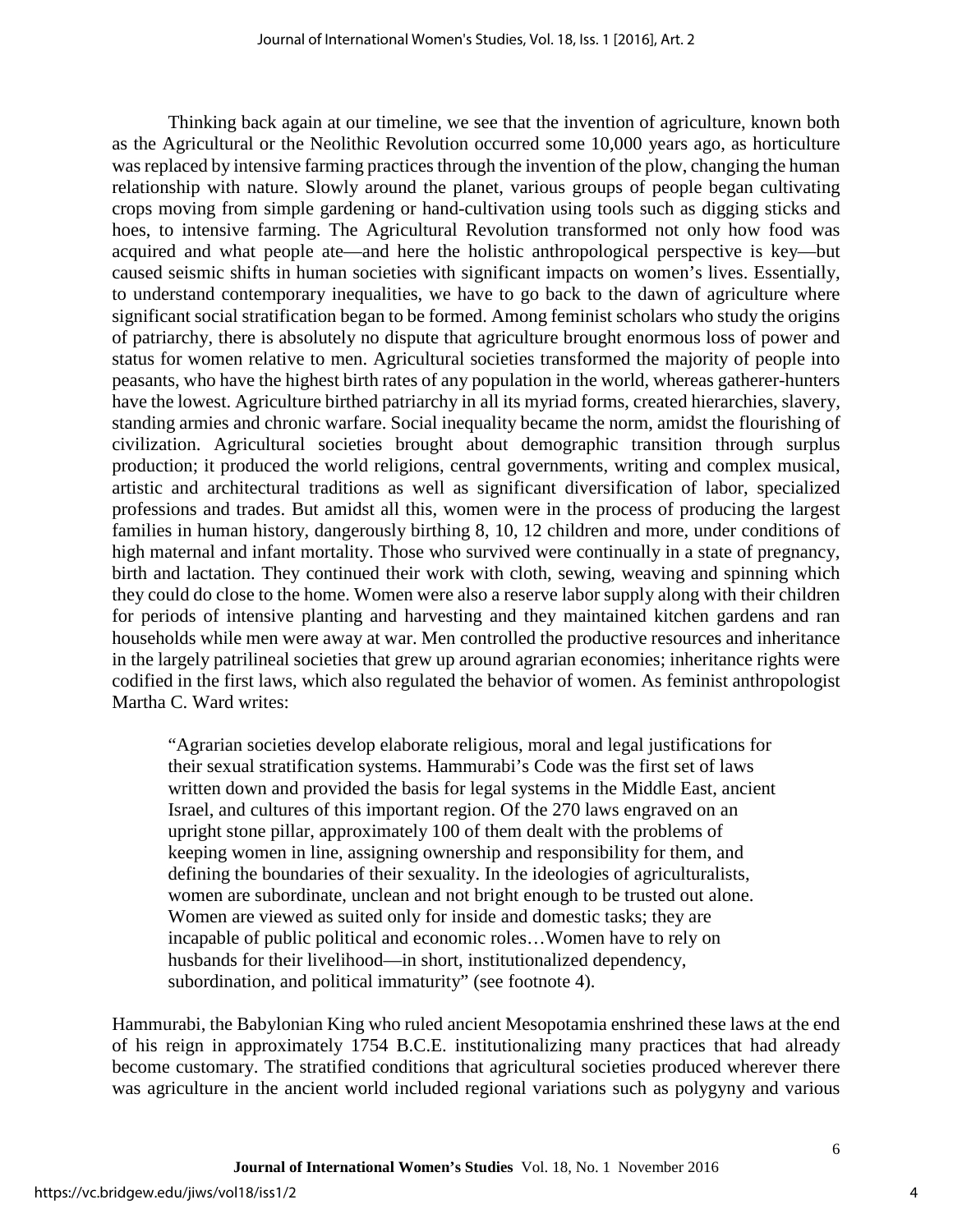lineage, descent and marriage customs. It is also important to note that some notable distinctions occurred among the societies of Native North America, and intermittently in parts of Asia and Africa where matrilineal, matrilocal arrangements grew up alongside religions with female deities; in these societies, women wielded significantly more power than in others. Patriarchy, however, has been the norm by far, and the patterns established in the Neolithic period persisted into the Industrial Revolution with its official eve beginning in 1760, but whose conditions were laid over the two previous centuries. Industrialism has largely preserved and created new structures of inequality; hence, we can state unequivocally that the institutionalization of agriculture, with brief recent exception, was not a beneficial development for women and their girl children. Moreover, in more recent history, as feminist historians have demonstrated, the rise of male dominated professions combined with industrial processes of mass production displaced women from those endeavors that had previously offered them agency and localized power even in the midst of agriculture: the healing arts of midwifery were replaced by male doctors with the institutionalization of biomedicine via the germ theories of disease; factory labor replaced women's home spinning, dying and weaving enterprises. Of course the situation is complex; maternal and infant mortality have declined significantly over the course of this history in many parts of the world through biomedicine, but we can only attribute the involvement of women in the sciences to the impact of recent women's movements. We can therefore say with unfortunate confidence that gender inequality is the longest, most persistent form of discrimination on our planet.

Let me pause to note that foraging as the dominant subsistence pattern for human beings has constituted close to 99% of human life on earth (Ingmanson, personal communication). This is a critical perspective for us to be aware of when we take into account that coordinated, systematic social movements for women's equality and rights began a mere two and quarter centuries ago. This is not to say that women did not resist, rebel, plot and collude as individuals and in their communities throughout the world to bring about change; but a systematic social movement to transform the structural inequalities of society and the very explicit "deliberately devised schemes to hold women in their place"<sup>[5](#page-5-0)</sup> (Langley and Fox 1994: xxi) did not emerge until first wave feminism, ultimately spawning the many contemporary women's rights and feminist movements that exist today and which fall under the umbrella of global women's movements. Sedentary, agricultural society has only occurred in the last 1% of human organized cultural life. Women's movements in response to the structural inequalities that emerged during this 1% of human history represent .025% of this period—250/10,000 years! This fact is cause for hope. This long-view of anthropology, including archaeological and weaving in more recent historical approaches, underscores the amazing achievements of women's movements given the thousands-of-years old edifice they have been up against and the speck of time they have existed. It is also cause for worry. These movements are fragile. In my own country, the U.S., we see decades of accomplishments in women's reproductive health care being systematically chipped away through Supreme Court decisions and a mere few sessions of Congress. A second insight of this long view is that although the type of society that offered women the greatest equalities, gatherer-hunter societies, are in the minority, they nonetheless have constituted the majority of human life. This means that women's oppression, while deeply entrenched and bound to family, property, morals, beliefs, customs—and still in many places, law—is *not* the norm for humanity as a species. It became the norm for particular types of social, political and economic arrangements as well as belief systems. The vast

 $\overline{\phantom{a}}$ 

<span id="page-5-0"></span><sup>5</sup> *Women's Rights in the United States: A Documentary History.* 1994. Winston E. Langley and Vivian C. Fox. 1994. Westport, CT: Greenwood Press.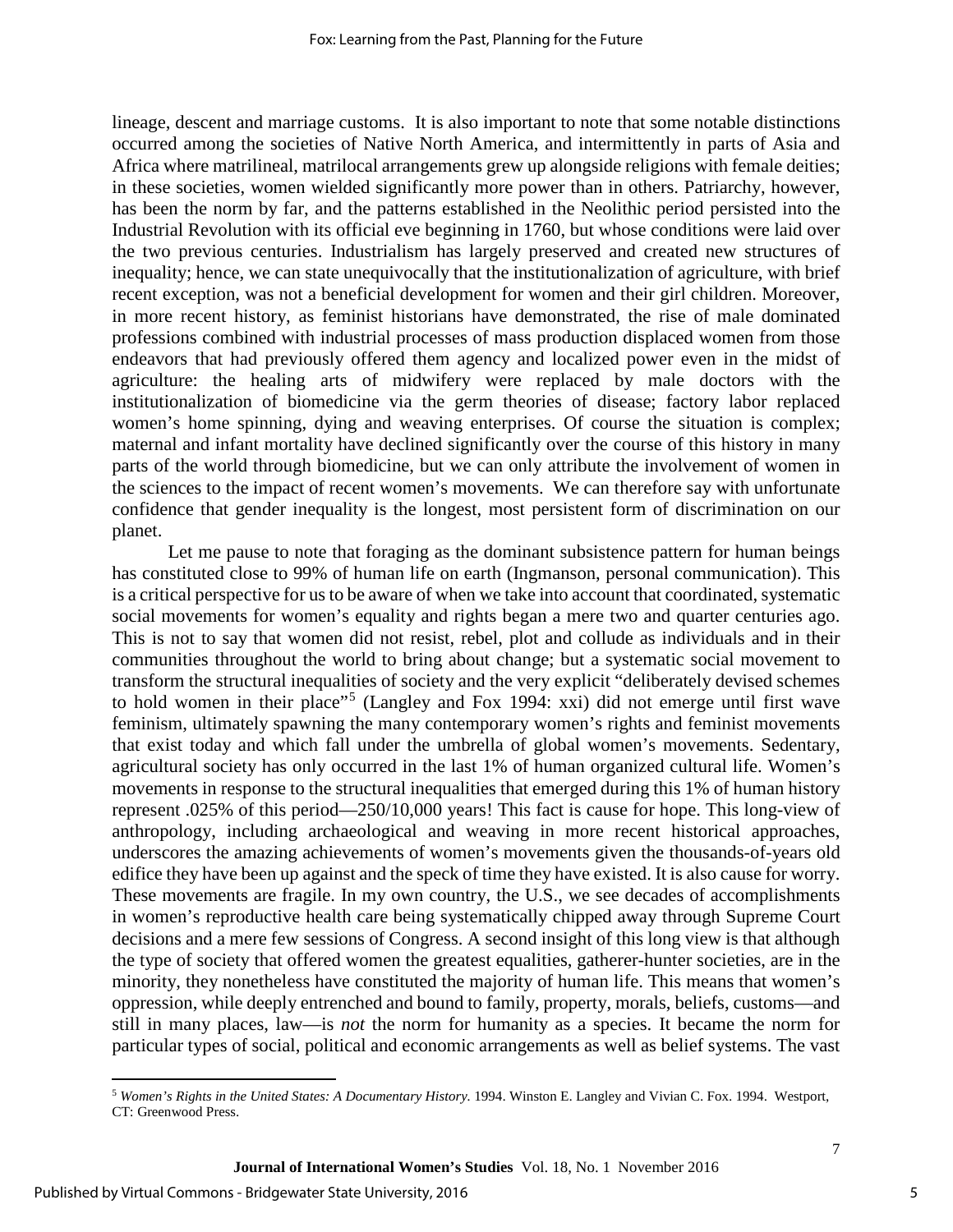majority of human societies today are highly stratified, not only by gender but also by class and caste, race and ethnicity, sexuality, ability, religion, and many other features; nonetheless, changes are restructuring some hierarchies, dismantling others through the frameworks of international law to grassroots movements; from individual acts of courage and resistance to transnational social movements. Malala's story, for instance, has proven to be one of the most inspirational of the last five years; the teenage Pakistani activist who was shot by the Taliban for advocating girls' right to education and who won the Noble Peace Prize has become a symbol of resistance, her story resonating and reverberating on so many levels globally, from supermarket checkout lanes and populist talk shows on satellite TV to meetings with international dignitaries and high level government officials. The fact that she is also a controversial figure only serves to highlight further the pressing and interlinked issues of girls' education and violence as a tool of misogynistic oppression.

We are witnessing in the above mentioned efforts, the creation of new networks of associations and multi-level interactions, infused with principles of gender equality, many of them rooted in moralities of sharing labor, developing more flexible notions of gender arrangements, such as paternity leave, which have long roots in human social arrangements in our foraging ancestors, where it is likely that fathers played important roles in the socialization of children.

Another contribution of my discipline is the awareness we generate of societies around the world to see what problems they've solved, what we can learn and apply to our own societies, through cross-cultural comparisons. Anthropologists have identified matrilineal societies where women have attained high levels of productive participation across economic, political, religious and social spheres. As previously mentioned, many of the societies of Native North America are wonderful examples. Women in the Dine (Navajo) matrilineal, matrilocal pastoral culture own herds of sheep and pass them down to their daughters; they weave rugs from their wool as sources of income and make decisions about when to slaughter them for both subsistence and ritual purposes. There are other matrilineal societies in Indonesia, China, Africa. Unfortunately, western colonialism's imposition of many of the practices of patriarchy undermined women's status in many of these places, imposing patriarchal structures, both legal and customary, of ownership and decision-making on top of existing patterns. The number of challenges are sobering; however, we are also presented with an enormous opportunity. We know from close to ½ a century of Women's Studies research, from successful development programs and activist interventions that investing in women and girls has compound, positive effects on society as a whole. This is the compelling hope to the overwhelming obstacles and the profound suffering that girls and women face around the planet.

It is critical to point out that disparities begin with childbirth and continue throughout the life cycle. The organization, Every Mother Counts, indicates that every two minutes a mother dies from complications in pregnancy and childbirth—that's 303,000 women/year—and 99% of these take place in the developing world. Loss of a mother is also the loss of caretakers, teachers, health care providers and community leaders [\(http://www.everymothercounts.org/pages/learn\)](http://www.everymothercounts.org/pages/learn). Reproductive health and other health challenges for women and girls are connected to poverty and cultural attitudes, and even knowledge since research on health problems has primarily been conducted through the lens of men's bodies, and predominantly white men at that. What we currently know about girls' and women's health is much more limited than what we know about men's health, although this is beginning to change as funding is directed to assist women becoming researchers and executing studies on the various determinants of women's health [\(http://www.who.int/tdr/news/2015/studies-women-researchers/en/\)](http://www.who.int/tdr/news/2015/studies-women-researchers/en/).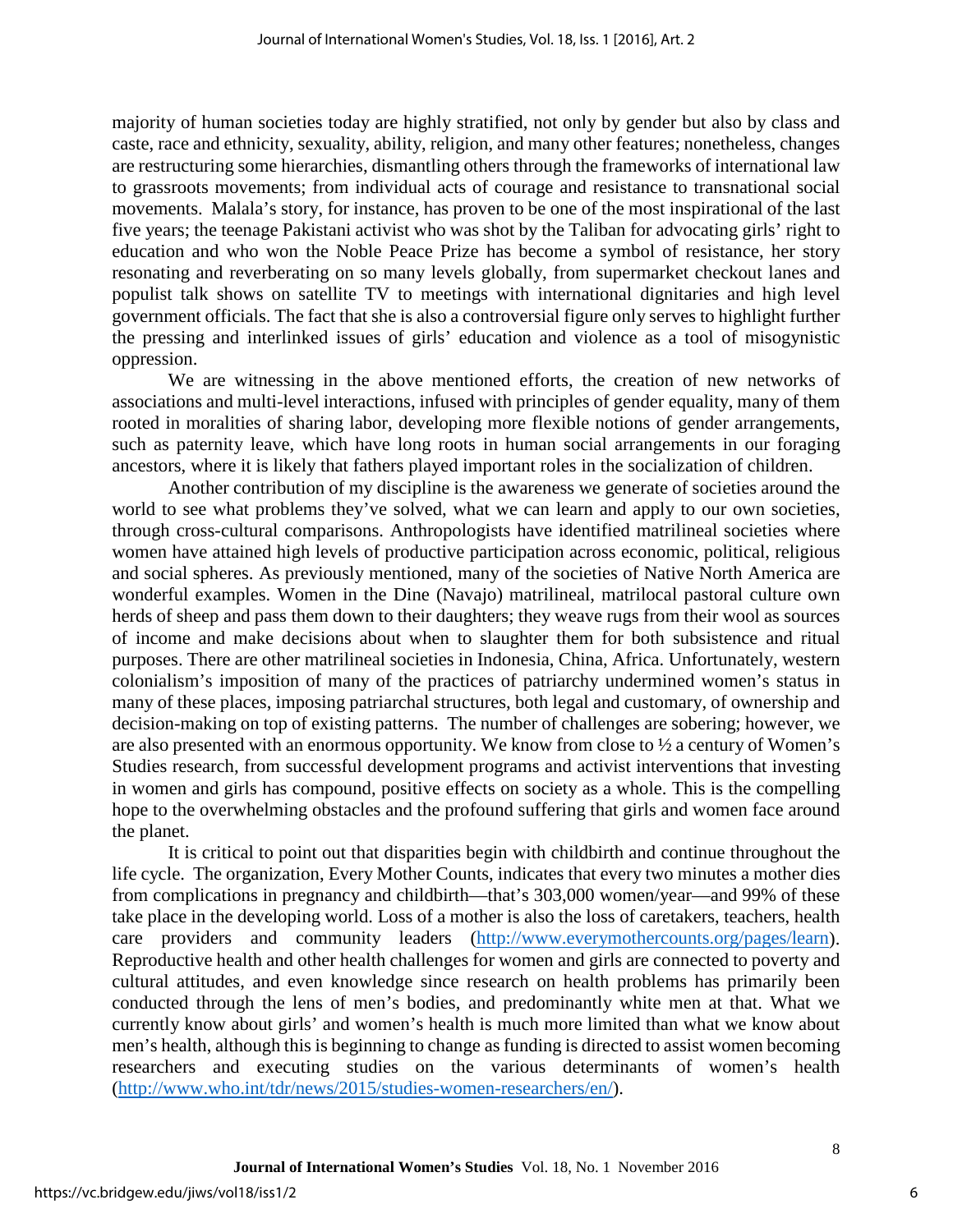Gender discrimination is one of these key social determinants of women's health. According to the World Health Organization:

"Being a man or a woman has a significant impact on health, as a result of both biological and gender-related differences. The health of women and girls is of particular concern because, in many societies, they are disadvantaged by discrimination rooted in sociocultural factors. For example, women and girls face increased vulnerability to HIV/AIDS. Some of the sociocultural factors that prevent women and girls to benefit from quality health services and attaining the best possible level of health include: unequal power relationships between men and women; social norms that decrease education and paid employment opportunities; an exclusive focus on women's reproductive roles; and potential or actual experience of physical, sexual and emotional violence" [\(http://www.who.int/topics/womens\\_health/en/\)](http://www.who.int/topics/womens_health/en/)

In addition to health, extreme poverty is of course very high on the list and many of the other categories are either causes of poverty or sources of its aggravation. As we know, women and girls are the poorest human beings on the planet. Seventy percent of people living in extreme poverty (earning less than \$1.50/day) are women and girls; yet, while women's labor constitutes more than 2/3 of the world's working hours, women own less than 1% of the world's property. [\(http://www.pciglobal.org/womens-empowerment-poverty/\)](http://www.pciglobal.org/womens-empowerment-poverty/).

Multiple forms of violence against women begin with girls as soon as they are born: infanticide claims the lives of many millions of girls worldwide. Cultural preferences for boys is found in many countries—China, Armenia, S. Korea, Azerbaijan and India for example, where abuse of ultrasound technologies starting in the 1980s has contributed to early detection of the sex of the fetus and rates of what has been termed "gendercide". Research from India indicates that "there are about 400,000 sex selective abortions per year" (Skewed Sex Ratios at Birth, UNFPA, 2012; [http://www.sociology.org/female-infanticide-killing-the-little-girls-of-the-world/\)](http://www.sociology.org/female-infanticide-killing-the-little-girls-of-the-world/). We can see the gender ratio imbalances in this image below: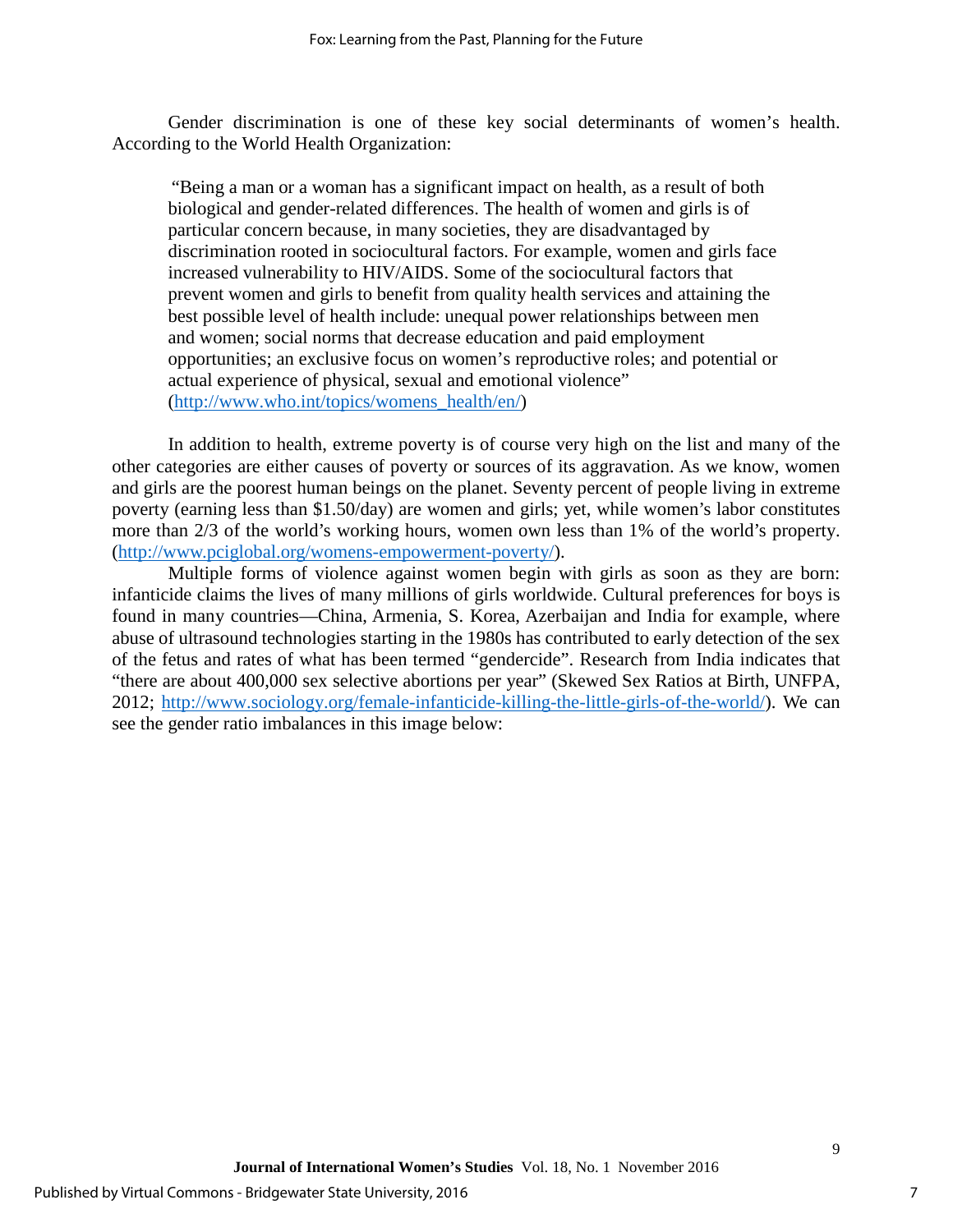

Girls who survive and progress through childhood face malnutrition and hunger at greater rates than boys through food deprivation practices when men and boys are served first, from limited supplies. Pregnant women too suffer, as do their fetuses, from these kinds of cultural practices that favor feeding males over females. Girls suffer debilitating domestic workloads, far fewer opportunities for schooling than boys, sexual molestation, rape and trafficking, as well as those practices referred to specifically as "harmful cultural practices" including female genital mutilation (FGM) and child marriage, which, from a human rights perspective includes sanctioned rape of minors. As an anthropologist I would argue that all of the above are harmful cultural practices because they cannot be divorced from cultural devaluations and beliefs about the worth of girls and women found in many cultures throughout the world. Systems of values and beliefs are created and sustained by cultural processes including socialization, enculturation, childhood divisions of labor that still insist on girls' involvement in domestic chores while boys are free to play and roam, reinforcing public space as male and domestic space as female from early on. The social, political and economic structures, such as norms of marriage, descent and inheritance that favor males (both *de jure* and *de facto*) reinforce these gender-divided attributes of culture. I would argue that the term "harmful cultural practices" normalizes those behaviors that occur outside of this definition. While the term focuses attention on some important and destructive cultural practices, it also directs our attention *away* from the cultural underpinnings of practically every form of gender discrimination that exists. Everyday forms of physical and psychological violence such as sexual harassment, intimate partner violence, as well as the wage gap, pressure on girls to conform to certain body images and cultural standards of beauty often engendering eating disorders and self-hatred, are also rooted in culture and reinforced institutionally—all of these are "harmful cultural practices." The underlying cultural beliefs and values about girls and women in relation to boys and men sustain structures of inequality. We must simultaneously change from above and below, individual to individual, household to household, in school classrooms, in advertising, in policy-making arenas.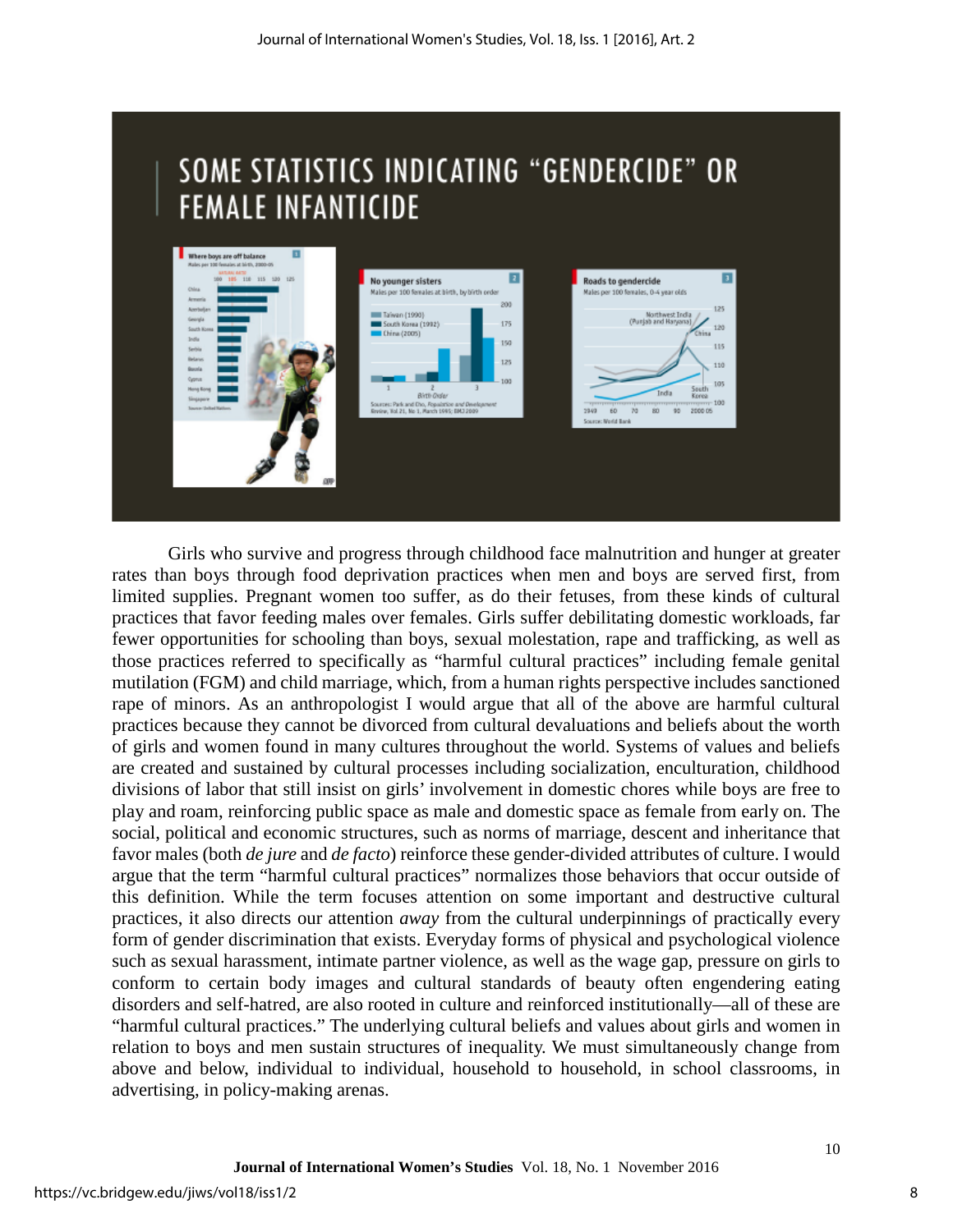Violence against girls and women in all its myriad forms is so pervasive that it has been identified by former U.S. President Jimmy Carter, in his new book titled A Call to Action as *the* number one challenge in the world today. Indeed he asserts that "…it is not possible to address the rights of women, the human and civil rights struggle of our time, without looking at factors that create an acceptance of violence in our society--violence that inevitably affects women disproportionately [\(http://www.cartercenter.org/news/features/p/human\\_rights/a-call-to](http://www.cartercenter.org/news/features/p/human_rights/a-call-to-action.html)[action.html\)](http://www.cartercenter.org/news/features/p/human_rights/a-call-to-action.html). While significant progress has been made on many fronts from international law to changing norms of masculinity in some places, the work to be done on this front is enormous. The world has recently learned, for instance, that to maintain its control of sex slaves the terrorist organization Daesh (ISIL/ISIS) pushes birth control [\(http://www.nytimes.com/2016/03/13/world/middleeast/to-maintain-supply-of-sex-slaves-isis](http://www.nytimes.com/2016/03/13/world/middleeast/to-maintain-supply-of-sex-slaves-isis-pushes-birth-control.html)[pushes-birth-control.html\)](http://www.nytimes.com/2016/03/13/world/middleeast/to-maintain-supply-of-sex-slaves-isis-pushes-birth-control.html). Sexual slavery is integral to Daesh's operations; the sexual slavery of women and girls claims to revive the practice as an institutional feature of its infrastructure. It is increasingly a recruiting tool and embedded in its distorted theology, tied to its bureaucracy and emerging court systems. A recent *New York Times* article notes that sexual slavery is elevated by Daesh via, "a narrow and selective reading of the Quran and other religious rulings to not only justify violence, but also to elevate and celebrate each sexual assault as spiritually beneficial, even virtuous" [\(http://www.nytimes.com/2015/08/14/world/middleeast/isis-enshrines-a-theology-of](http://www.nytimes.com/2015/08/14/world/middleeast/isis-enshrines-a-theology-of-rape.html)[rape.html\)](http://www.nytimes.com/2015/08/14/world/middleeast/isis-enshrines-a-theology-of-rape.html). Other examples, such as the case of South Sudanese government soldiers who were encouraged by their government to rape women and girls as their form of payment [\(http://allafrica.com/stories/201603140435.html\)](http://allafrica.com/stories/201603140435.html), indicate the persistence of cultures of misogyny and the use of rape as a form of torture to degrade, humiliate, punish, discriminate and control. Yet now the world recognizes rape as a war crime, following the 1993 International Criminal Tribunal for Rwanda in the precedent-setting case of the *Prosecutor v. Jean-Paul Akayesu*. Rape can be prosecuted as a separate substantive crime and even as genocide if there is evidence that it is used with intent to destroy a group psychologically or physically. As a crime under international law, the world has a critical weapon in the fight against sexual violence. [\(www.state.gov/documents/organization/6518.doc\)](http://www.state.gov/documents/organization/6518.doc). But in too many places, violence is a fact of daily life and responses are not nearly widespread enough. On the island of Jamaica where I have done extensive field work, there is only one women's shelter in the capitol city of Kingston.

Turning again to more items on our list: the crises of environmental degradation and climate change increasingly affect the quality of life and exacerbate existing conditions. Water availability (from too little to too much causing devastating droughts or floods) largely impacts women and children's time and energy outputs since it is they who are the water collectors of the world. Housing availability, food production, and other key ingredients of livelihood are also impacted by increasingly unpredictable climate patterns, elevated storm risks, sea-level rise and the like. In terms of women's agency in family life, their capacity to initiate divorce—let alone no contest divorce—is still a critical right for women and children to escape abusive situations in the most dire of circumstances, and simply to have the right to decide one's life course as a reflection of an autonomous individual with agency and self-determination. Here, tensions between cultural relativism and the primacy of the rights of the individual continue to be discussed, when women's communal roles as wives, mothers, sisters and daughters often culturally take precedence in local contexts over and above their rights as individuals enshrined in international law. The argument is often made that human rights impose a western model of the individual above communitarian values. In the case of women's human rights, however, it is interesting to note that it is typically those in positions of power who support this argument; women whose rights are violated and who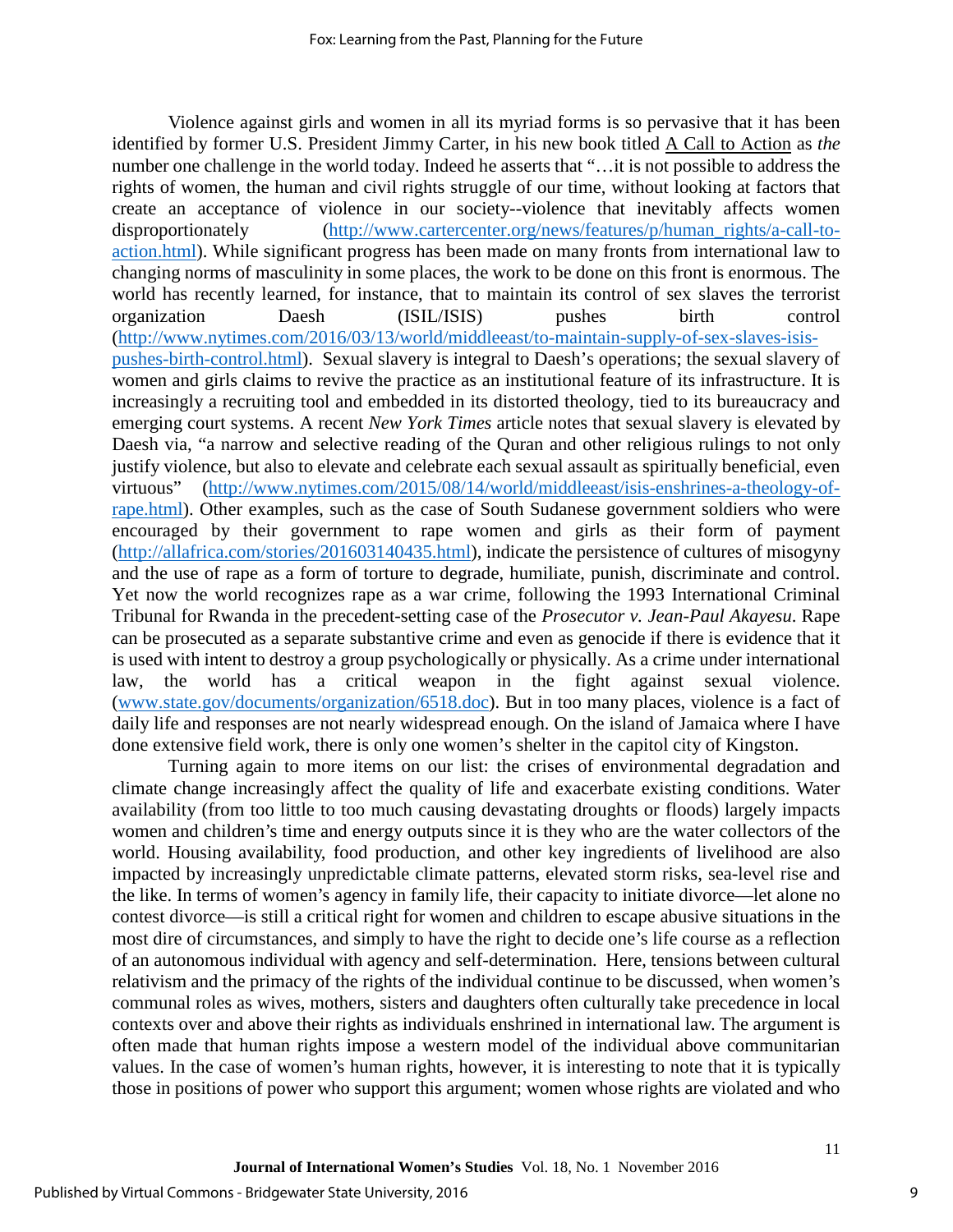become aware of institutional infrastructure of individual rights overwhelmingly support their own capacity to make decisions about their own lives. However, having said this, there are multiple caveats that must be considered, particularly when we are discussing girls and the intersection of gender discriminatory practices and their subsequent life choices. For instance, in too many places girl children still undergo early and forced marriages, in part due to custom but also due to poverty. Marriage offers parents the opportunity for a dowry in the form of resources or money, and is perceived as a way out of poverty. Additionally in some countries such as Kenya, where Masai girls, for example undergo FGM between ages of 5-7, the operations prepare them for marriages, symbolizing their moral purity. Women themselves perform the surgeries, as a security for a girl's future and both her and her family's economic stability. This confluence of practices—FGM, early marriage and poverty—also reduces the likelihood that girls will go to school (Mwakio: personal communication, 4/25/16).

Around the world, there are many interconnected factors such as these that entrench inequality. How can Millennium Development Goals such as goal #3, gender equality and the empowerment of women and girls, become meaningful realities rather than out-of-reach abstractions? Inequalities must be regarded as the product of intertwined factors so that the problems aren't addressed piecemeal. Other examples of interconnected challenges include women's "double shift" where women take on a disproportionate share of responsibilities for home and family in households where women and men both work outside the home—whether in urban areas or rural, where women are engaged in agriculture and trade. Almost everywhere, women and girls perform many more hours/week of domestic labor than do men and boys. This work includes food procurement, meal preparation, child-rearing, cleaning and caring for elderly, sick and disabled relatives. For girls, required household labor and caring for the sick reduces further opportunities for their education. Patrilineal and patrilocal patterns of descent and residence that favor boys as future earners and supporters of elderly parents also deter parents from investing in education, paying for uniforms, school fees and books in communities where they aim to marry daughters early and into other families. As future supporters of their families and elderly parents, the financial success of boys is deemed more significant. Yet another category of challenges includes increasing participation of women in government and in formal labor markets, integrating women into work and careers that are male dominated. This requires a commensurate involvement of boys and men in domestic responsibilities, with help from state funded childcare and both maternity and paternity leave. One negative trend associated with women moving into male dominated careers is the decline in status and pay as these forms of work become "feminized". The reverse is true when men move into female-dominated careers such as nursing and grade school teaching that are lower in pay and status. Men advance more quickly both in their career trajectories and in their pay than do women.

We must also address limited financing for existing laws and policies supporting equality for women and girls. The lack of funding for the implementation, monitoring and sanctioning of liberatory laws, clearly undermines their effectiveness. Moreover, while important, law alone is not enough to bring about change. New and existing laws that transform structural inequalities must be complemented by education and numerous other programs that change attitudes, beliefs, values and practices at all levels of society from households, to images of women in advertising and media, to educational content and strategies, to involvement of women in all institutions from politics to religious hierarchies which lend credence to beliefs about gender inequality as divinely ordained. Where laws already exist, customs—de facto practices—that privilege men such as hiring and promotion practices in the workplace must also be addressed. Masculinity must undergo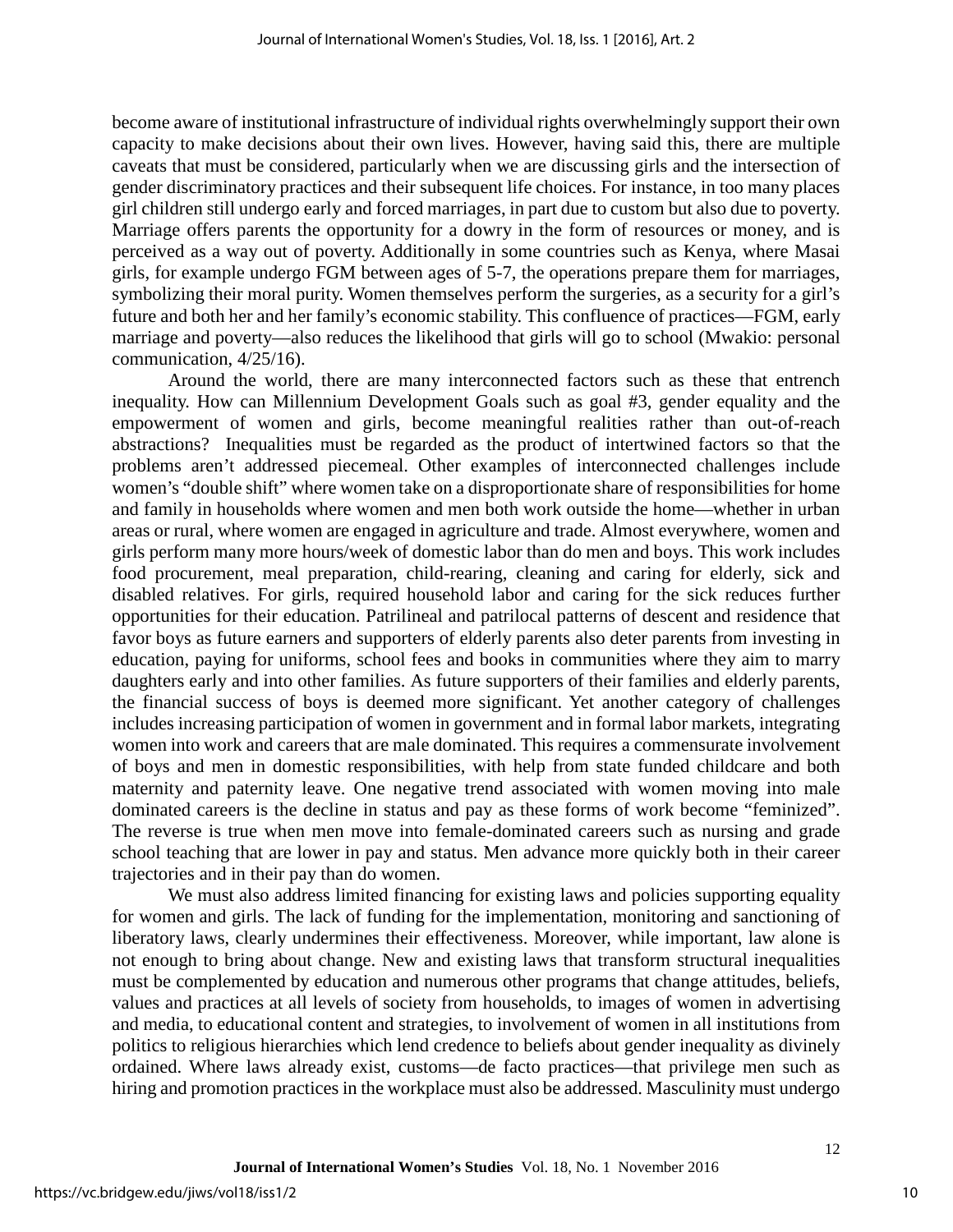concurrent changes, where manhood is not regarded as reduced or compromised when men care for children and join in household domestic labor. The deep discomfort many men feel in relation to female authority figures must also change. As international relations theorists Ann Sisson Runyan and V. Spike Peterson<sup>[6](#page-11-0)</sup> argue, "It is simply not possible to understand how power works in the world without explaining women's exclusion from the top of all economic, religious, political, and military systems of power. ... [C]ontemporary power relations depend upon sustaining certain notions of masculinity and femininity, notions of what is expected in regard to men's and women's lives." Moreover, we must not assume that the State is inherently oppressive for women. Indeed, in some contexts, the state may offer women great support. However, in its current manifestations the state is a problematic institution that needs to be much more fully investigated from international feminist perspectives.

Complicating how we research, talk about and legislate for girls and women is the hegemony of a gender binary, where heteronormative and cisgendered assumptions prevail. The reality of sexual and gender diversity must be part of our discussions, not only locally, but internationally. We can begin with some important terminology. For those who are unfamiliar, cisgender refers to individuals who feel a complementarity between their culturally defined gender and their biological sex. We know from scientific research that between 1-7% of the world's population are born with intersex characteristics, reflected in anatomy, sex hormone distribution and chromosomes. Some cultures have developed gender role diversity, from Native North American two-spirit persons, to India's hijra populations, reflecting gender and sexual diversity in the human species, although certainly not without prejudice. Still, many societies have little or no terminology, let alone roles for sex and gender diverse individuals, widely discriminating and causing much harm and suffering. Societies with advanced medical technologies employing them to surgically adjust ambiguous genitalia in infants, typically imitate female anatomy because it is easier to construct than male sexual anatomy. This can lead to significant challenges later in life when surgeries do not conform to hormonal patterns that emerge during adolescence. A growing awareness of these traumas through campaigns for intersex and transgender rights have sparked various controversies in U.S. public life. Transgender adolescents have the highest rates of suicide attempts in the U.S.: 4.6 percent of the overall U.S. population has self-reported a suicide attempt; the numbers rise to between 10 and 20 percent for LGBT respondents and to a staggering 41 percent of trans or gender non-conforming people [\(http://www.vocativ.com/culture/lgbt/transgender-suicide/\)](http://www.vocativ.com/culture/lgbt/transgender-suicide/). These numbers tell us we must incorporate the findings of researchers into our activism. When we discuss the empowerment of women and girls, we cannot assume they are heterosexual or gender conforming. This is still quite radical in many parts of the world.

# **The Pathway Forward**

 $\overline{\phantom{a}}$ 

Clearly, there is much work to be done. But as we move forward, we should do so keeping in mind the significance of our achievements in such a short amount of time. In this final segment of my talk, I reflect on three important components of change. First there is the global institutional infrastructure that has been established via the United Nations and other organizations. Second, the enormous contributions of Women's Studies as an interdisciplinary, global, scholarly and activist set of discourses has been enormously influential in the way we gather data, understand

<span id="page-11-0"></span><sup>6</sup> *Global Gender Issues*. 1999[. V. Spike Peterson,](https://www.google.com/search?tbo=p&tbm=bks&q=inauthor:%22V.+Spike+Peterson%22) [Anne Sisson Runyan](https://www.google.com/search?tbo=p&tbm=bks&q=inauthor:%22Anne+Sisson+Runyan%22) Westview Press.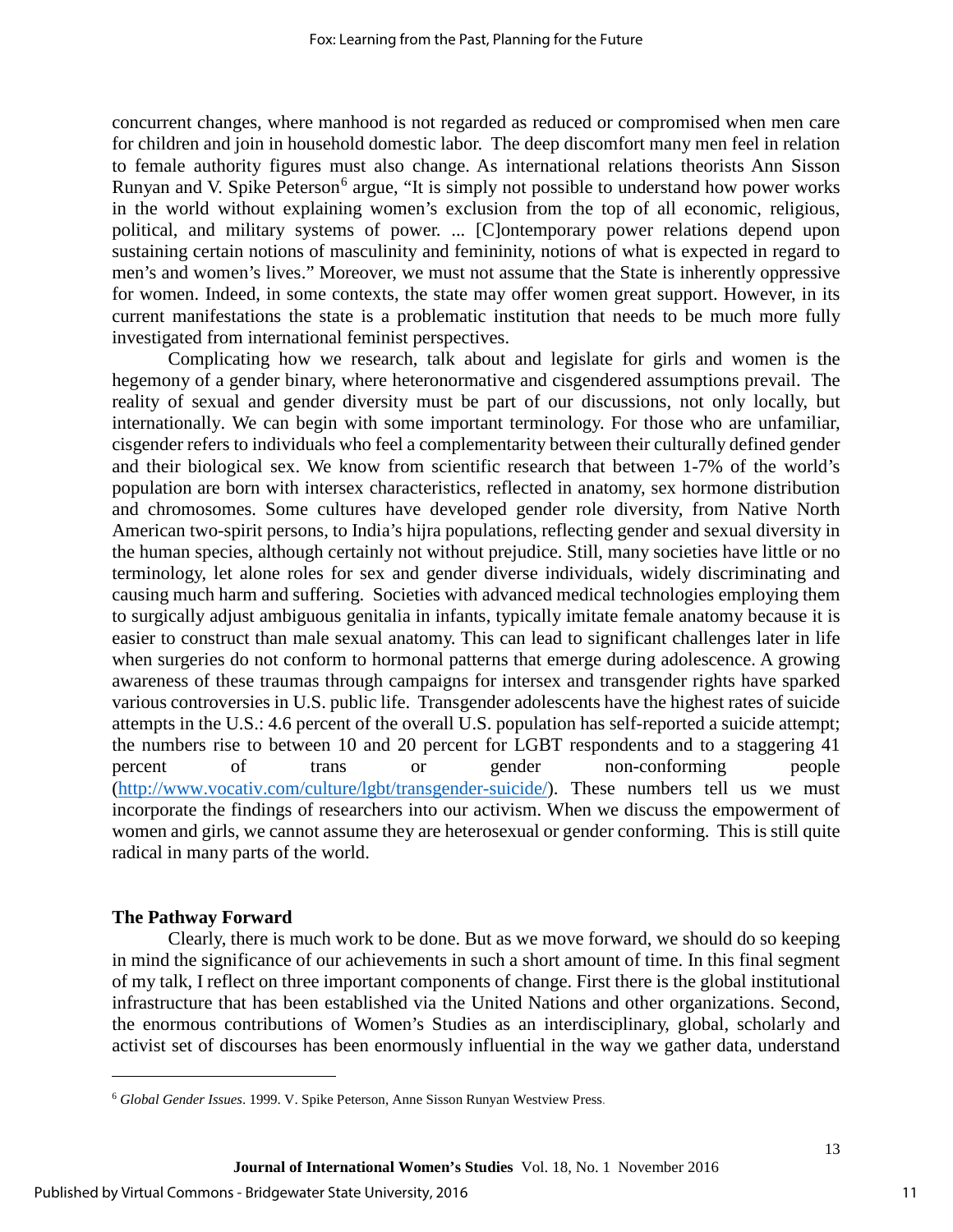and explain the problems that women and girls face. Third, I would like us to consider a perspective of hopefulness as we engage with one another during this conference and beyond, in spite of the daunting challenges before us. We often don't stop to consider our own attitudes and approaches to this work, knowing how immense and deep-seated the problems are. A reflective and reasonable attitude of hopefulness is necessary to bolster long-term commitment to these changes and to reduce activist exhaustion and despair.

Thus it is certainly true that since the end of WWII, there have been remarkable gains that have succeeded in eroding some of the entrenched structural frameworks that build gender inequality into societies over many thousands of years. These as we have seen, were formally institutionalized in law over three thousand years ago when early Sumerian codes were followed two centuries later by the Babylonian King Hammurabi's Code. Contemporary achievements have occurred in large part because of the seismic shifts at the international level via the engagement between international organizations and grassroots activism. The international frameworks created by the United Nations and women's rights campaigns have fostered women's international conferences generating platforms for action and tremendous collaborations both across and within multiple sectors of society. The importance of numerous, major international organizations in the fight for gender equality cannot be underestimated. These include the U.N. of course and its many branches associated with collecting data about gender equality, such as The Commission on the Status of Women and the various Expert Groups, UNICEF and UNESCO that work on issues affecting women and girls. These include the Millennium Development Goals, humanitarian support after natural disasters where research has demonstrated that women and girls suffer longer and disproportionately to men and boys; international human rights, peace and security issues. Other organizations include the World Health Organization (WHO) and the International Labor Organization (ILO) among others. The interactions among these organizations and scholars, grassroots activists, policy makers, government officials, members of NGOs, Private Voluntary Organizations (PVOs) and as human beings indicate the involvement of people working for gender equality at all levels of society.

International treaties including The Convention on the Rights of Indigenous Peoples, the latest generation of human rights law is an umbrella framework for uniting indigenous activists and when combined with the precedents established through the Convention on the Elimination of All forms of Discrimination against Women (The CEDAW), and the Convention on the Rights of the Child, as well as regional human rights treaties we have a powerful set of global norms and the structures for implementing the rights enshrined in these documents in potentially powerful ways. Political will for funding, monitoring, reporting and sanctioning violations of these treaties is critical, and the world is particularly challenged when the richest and most powerful country in the world, the United States, demonstrates a shameful record in ratifying human rights treaties. Nonetheless, the human rights framework is a major achievement that can guide the planet toward dignity for all human beings notwithstanding ongoing debates, disagreements and contestations.

Another area of accomplishment is in the realm of Women's Studies itself as an interdisciplinary arena of scholarship and activism. Discussion surrounding the creation of WS departments began to be formed as an idea in the 1960s as part of second wave feminism and were first introduced in the United States in the mid-70s. Initially, the idea of studying women was itself a radical act, and in some spaces it remains so; the fact that women's studies students and faculty both within specific departments and in courses inspired by feminist scholarship embedded within other university majors—are predominantly women and GLBT-identified, indicates the ongoing need to encourage heterosexual male students and faculty to become involved in women's studies.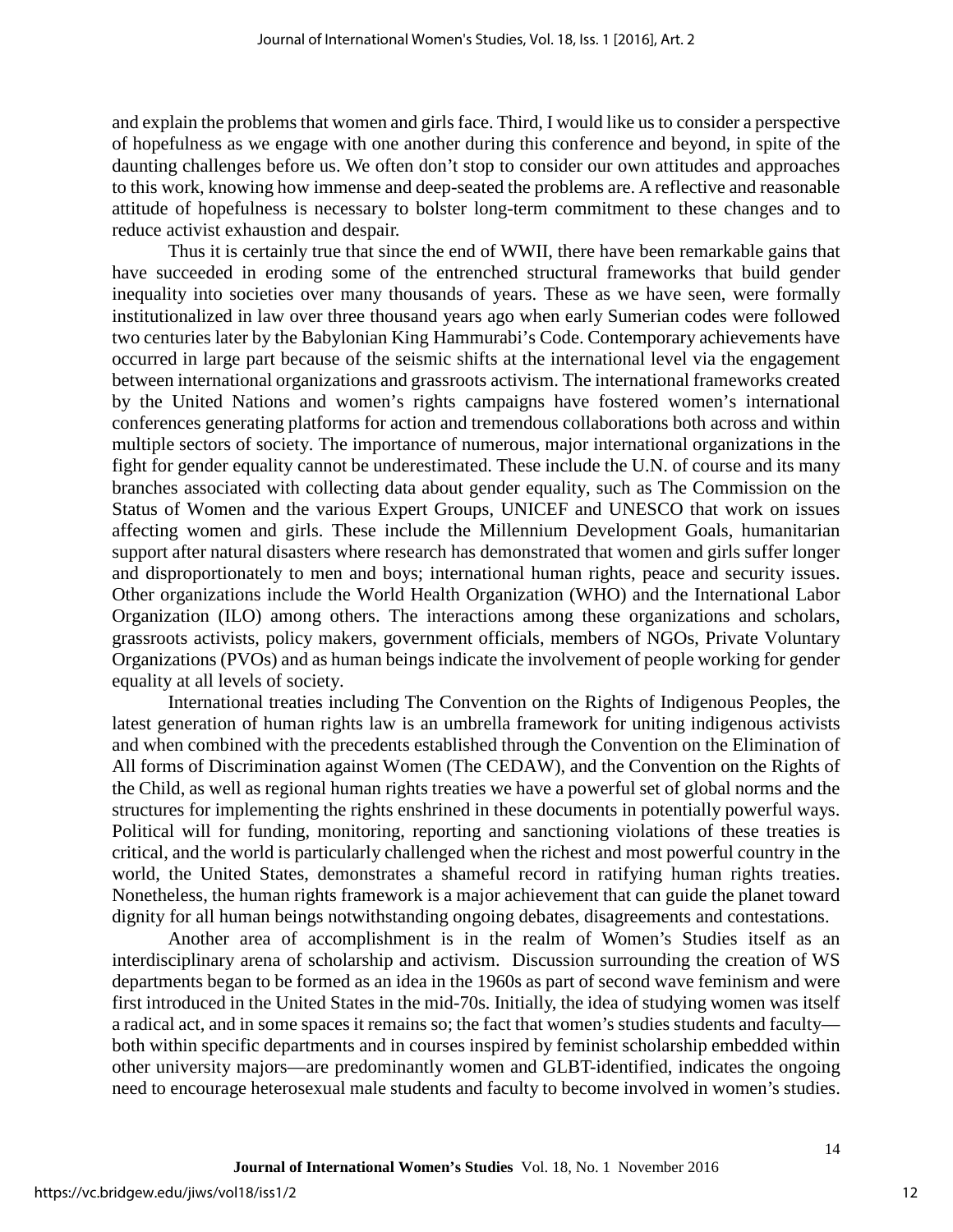Nonetheless, today, there are over a thousand Women's Studies departments in universities throughout the world and many of these have expanded their titles to include gender studies and sexuality studies, inclusive of masculinity and GLBTQ studies as academic departments respond to new explanatory models and useful identity politics that surface the need for inclusion of disenfranchised groups. In my own university I spearheaded a name and curriculum change from Women's Studies to Women's and Gender Studies, developing an additional concentration in GLBT Studies. This trend should continue because it brings a wider cross-section of students and faculty into the discipline, facilitating the spread of feminist thought and activism.

In addition to the magnificent growth of Women's Studies and related departments, feminist theory continues to be incredibly robust and responsive to critique and inclusivity. The proliferation of bodies of feminist thought is deeply encouraging. We see, for example, the expansion of the original three prongs of feminist thought—liberal, radical and socialist feminism—burgeoning into every possible academic field. Although some emerged more rapidly than others, the momentum has not ceased. We can include in this list my own field of feminist anthropology including archaeology, linguistics and biological anthropology. In Literature, feminist critical literary theory and the proliferation of women writers has been significant. Other branches include eco-feminism, Queer theory, Black feminism, Womanism, Black feminist queer theory, intersectionality theory, feminist psychology, feminist historical studies, Third World feminisms (a term promoted by the well-known scholar-activist, Chandra Talpade Mohanty), feminist history (including the history of science), feminist legal studies and feminist international human rights law. Even disciplines that have been slower and more resistant to feminist thought because of prevailing male dominance in hiring such as economics, political science and the hard sciences, we see an upswing in feminist perspectives, examining what questions we ask and why, who asks the questions, who receives grant funding and other features of institutional male dominance. Because of the two arms of feminism—scholarship and activism—we have seen the emergence of a wide proliferation of strategies for change and research processes including participatory-action research, collaborative self-reflexive methodologies and inter-subjectivity to accompany intersectionality theories and activism. International development efforts too have evolved from Women in Development (WID) in the 1970s, to Women and Development (WAD) and now to Gender and Development (GAD), the latter benefiting from recognition that women's relationships with men cannot be excluded from development planning. We still have significant work, as I've previously stated, in including gender and sexuality spectra into development planning, recognizing the limitations of gender binaries. Planning should encourage men, women and non-gender conforming individuals to move beyond essentialist assumptions, such as a direct corollary between gender and work.

Indeed as Sandya Hewamanne<sup>[7](#page-13-0)</sup> has noted, NGOs and state agencies are increasingly being encouraged by scholar-activists to adopt complex views of peoples' lives and relationships with an understanding of how they are produced via various histories and sociocultural locations. In addition, communities which are the focus of development programming cannot be regarded as passive victims, but as agents who are perfectly capable of evaluating, critiquing and strategically manipulating social roles and development strategies to maximize their benefits, engage in decision-making and transform structural inequalities in partnership with NGO catalyst

 $\overline{\phantom{a}}$ 

<span id="page-13-0"></span><sup>7 &</sup>quot;Gendering the Internally Displaced: Problem Bodies, Fluid Boundaries and Politics of Civil Society Participation in Sri Lanka." Hewamanne, Sandya (2009). *Journal of International Women's Studies*, 11(1), 157-172. Available at [http://vc.bridgew.edu/jiws/vol11/iss1/11/.](http://vc.bridgew.edu/jiws/vol11/iss1/11/)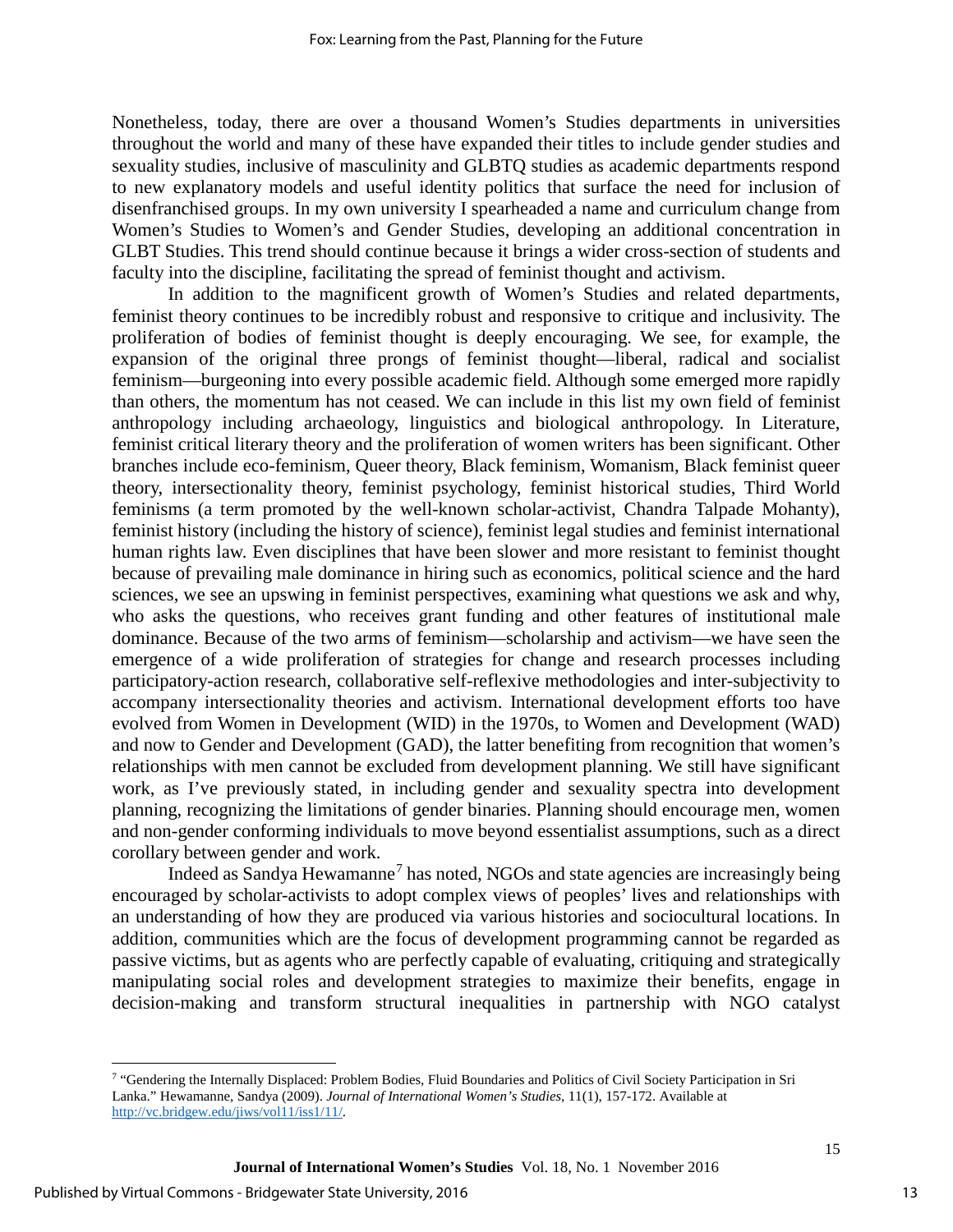organizations. If we ignore these realities we risk not only ineffective but potentially destructive programs that end up causing harm at worst and serving as short-lived band-aids at best.

As feminist scholar-activists spawn increasing numbers of departments in Women's Studies (and their variants) it is abundantly clear that feminism is not static but continues to make robust and profound contributions to scholarship, publishing, activism and advocacy, policies and laws as well as to changing attitudes and beliefs. Moreover, it is also clear that it is impossible to refer to feminist thought and action in the singular. As with all fields of study that are introspective and which grow from ongoing critique, there are pendulum swings from axes of disagreement to resolutions—a dialectical process that engenders new approaches so vital to any body of thought. For instance, the idea of a global sisterhood that emerged in the 1970s predicated on a monolithic concept of the category "woman" engendered critical responses from women all over the world highlighting the diversity and intersecting obstacles girls and women face. This discourse of "difference" demanded that the western women's movement to be reflexive, swinging the pendulum away from homogeneity to its opposite: in the 1990s an almost exclusive theoretical focus on differences among women ensued. From there, a significantly much more integrated and nuanced perspective emerged, exploring both points of difference as well as intersection, evoking important questions about the nature of collaboration and partnership, and the dynamics of power and privilege in thinking through strategies for change. The swift rise of Kimberle Crenshaw's intersectionality theory, first articulated in the early 1980s, and the collaborative methodologies that grew out of that era of critique rapidly became a foundational approach to feminist theory and organizing. This framework examines the nature of intersecting oppressions. In Crenshaw's words, it is

"The view that women experience oppression in varying configurations and in varying degrees of intensity. Cultural patterns of oppression are not only interrelated, but are bound together and influenced by the intersectional systems of society. Examples of this include race, gender, class, ability, and ethnicity"[8](#page-14-0)

The emergent collaborative efforts to seek points of intersection, plan courses of action and explore areas of overlap while simultaneously recognizing the need for specificity of various groups' issues, coincided with new communication technologies: cell phones with chat applications such as skype, WhatsApp, Kik, Facebook messenger and the like. These, along with document sharing programs such as Googledocs and crowdfunding platforms have produced collaborative efforts and virtual coalitions, building and enhancing transnational movements which have changed the face of feminist organizing for many of us. Known as "networked feminisms" social media are used as catalysts for gender equality, advancing feminism by promoting coalition building and to rebuke immediately, various forms of misogyny in the most public way possible, ensuring that the feminist tenet that "the personal is political" remains central (*Valenti, Vanessa; Martin, Courtney E. (2012). #FemFuture: Online Revolution (PDF) (Report). Barnard Center for Research on Women.)* While networking has always been an important tool of feminist organizing, the online medium is facilitating broader based coalitions and more rapid responses. For example, battering and rape, once regarded as a private family matter and the result of aberrant aggression is now recognized as part of systematic domination (Crenshaw 1993). The ongoing process of

<span id="page-14-0"></span> $\overline{\phantom{a}}$ 8"Demarginalizing the Intersection of Race and Sex: A Black Feminist Critique of Antidiscrimination Doctrine, Feminist Theory and Antiracist Politics," Crenshaw, Kimberle. University of Chicago Legal Forum: Vol. 1989: Iss. 1, Article 8. Available at: <http://chicagounbound.uchicago.edu/uclf/vol1989/iss1/8>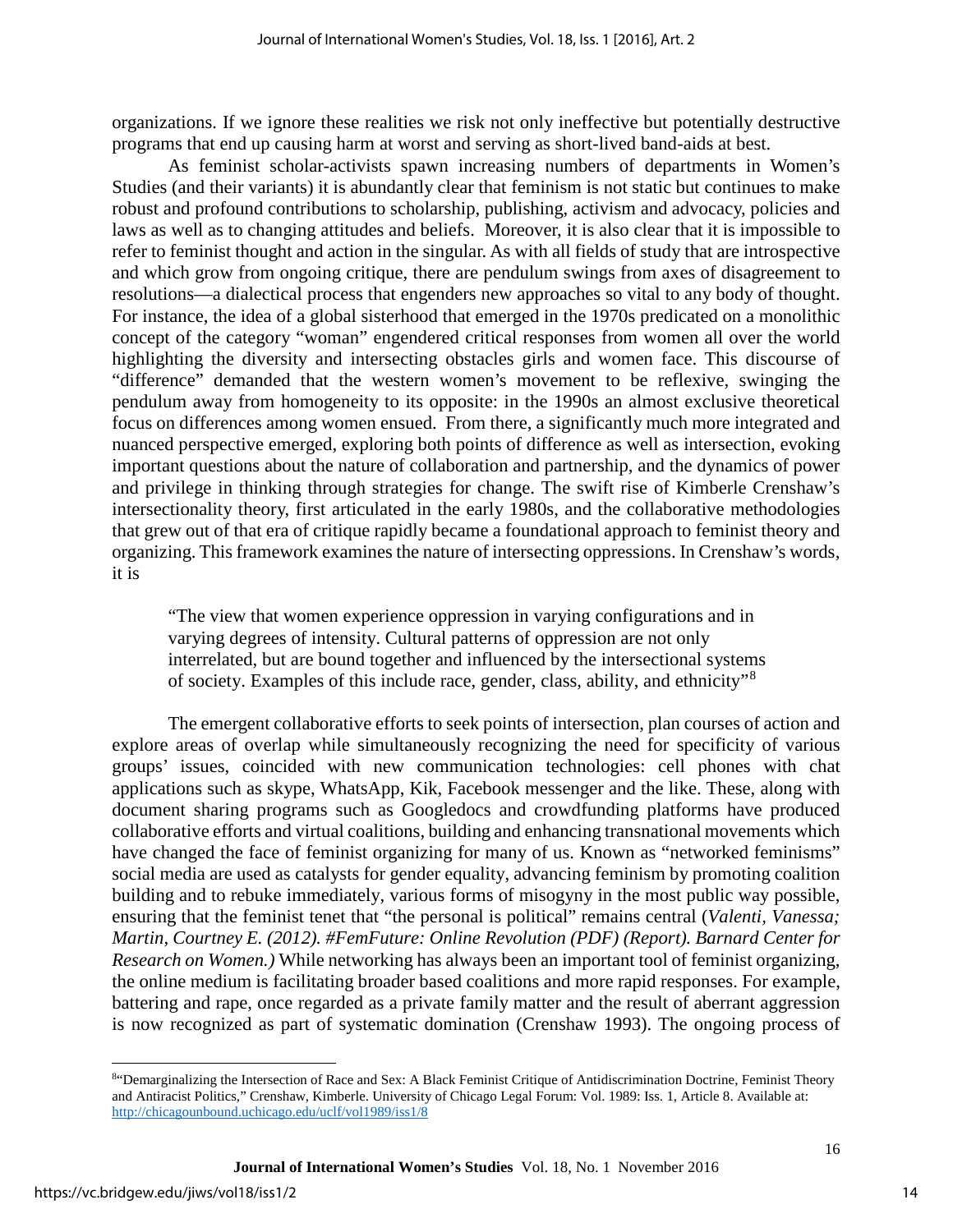bringing domestic violence into the political and legal realms began with more conventional forms of activism; however, in the last decade, the enormity of the problem has been more widely grasped globally through online discussions and publicity, which have also promulgated social movement change. We have witnessed in the last few years attention given to a host of abuses women face including intimate partner violence on university campuses in the U.S.; gang rape of Indian women; Amerindian women of the Amazon organizing against oil drilling and large dam construction that would destroy their rainforest communities; the condition of women refugees and migrant workers as well as the prevalence of sex-trafficking. Transnational activist platforms have been launched via on-line organizing; collaborative scholarly work and international conferences are organized online including this one.

In my own work I have used these apps to communicate with communities I work with in Trinidad and Tobago and Jamaica. I have participated in skype meetings bringing people from the US, Canada and the Caribbean together in to discuss organizational strategies, while simultaneously chatting with individuals on WhatsApp to highlight points to bring out as the meeting is unfolding. We can share strategies, send documents to evaluate, make recommendations and plan next steps at a heightened level of collaborative involvement. As well, I have strategized online in real time about themes for a new documentary film I'm collaborating on with J-FLAG, the premier GLBTQ human rights organization in Jamaica, that bring together people in Jamaica, California, Minnesota and my own state of Rhode Island, so that when I arrive in Jamaica in July, we have already made significant progress in our planning. Since our goal is for the film to be an educational, consciousness-raising, activist tool our collaborative methodologies, target audiences, safety issues, story line, ethical concerns, aesthetic dimensions and distribution goals all have to be addressed as part of the process.

Of course the digital divide remains a challenge and a source of critique of networked feminisms. As well, participation in virtual activism that starts and ends with a click of a mouse in an on-line petition is only one very thin activist strategy. We must remain vigilant not only in finding ways to bridge the digital divide, but to continue to reach out forging face to face connections. Still, these tools have been critical for so many, generating safe and anonymous spaces that reduce isolation, educate about all kinds of issues, including health, legal and identity oriented themes. Conversations that began in international conferences, the creation of platforms for change proliferate through the online world. As we know, these conferences bring together groups from international women's human rights organizations to grassroots activists, scholars and community members. This allows for airing conflict, identifying points of dissonance and moving debates to new terrains that challenge essentialist approaches to women's human rights, as women gain multiple literacies in one another's struggles. Female genital mutilation is one such arena where the world is seeing movement away from an "us vs. them" perspective through cross-cultural collaborations. Isabelle Gunning<sup>[9](#page-15-0)</sup> has made valuable contribution to this debate by arguing that "culturally challenging practices such as genital mutilation require the critic to engage in world travelling—both actual and virtual—engaging in multicultural dialogue and a shared search for areas of overlap, shared concerns and values. Her tripartite approach to the discussion of human rights issues includes: 1) to examine one's own historical and socio-cultural context so that dialog begins with an engaged self-reflexivity; 2) understanding how others see you—everyone is an

<span id="page-15-0"></span> $\overline{\phantom{a}}$ <sup>9</sup> "Arrogant Perception, World-Travelling and Multicultural Feminism: The Case of Female Genital Surgeries" Isabelle R. Gunning. 23 Colum. Hum. Rts. L. Rev. 189 (1991-1992), available at <http://scholar.valpo.edu/cgi/viewcontent.cgi?article=1034&context=twls>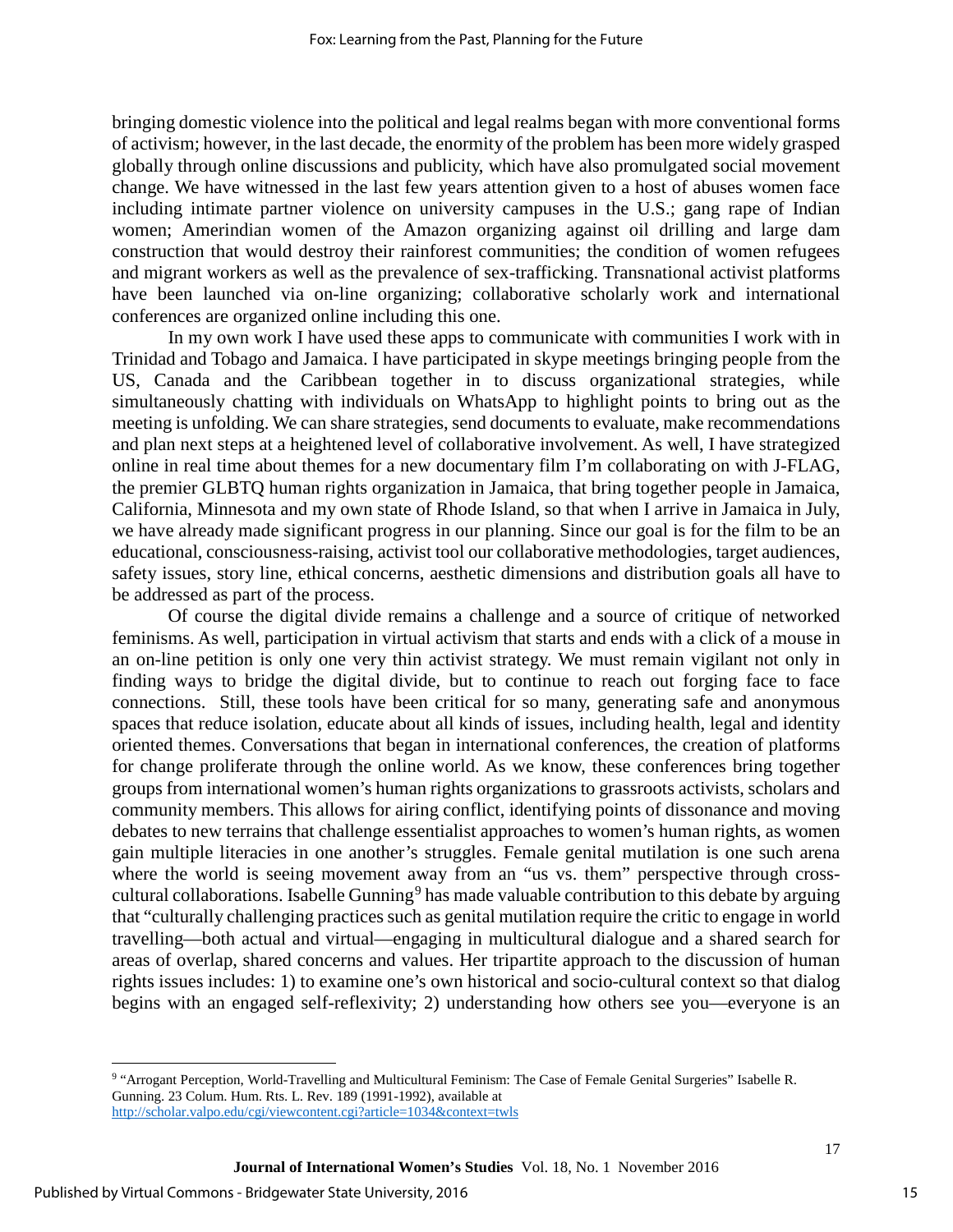observer through a particular lens; and 3) recognizing the complexities of the contexts of the other women.

Feminist human rights scholar Hillary Charlesworth notes that this permits us to visualize the global range of feminisms and requires us to engage in conversation in a variety of styles, from a variety of disciplinary angles, if possible in different languages.

Here is how we've made progress and how we must continue to move forward: through process that recognize the interplay of commonalities with differences, which harness multipronged strategies linking local, on-the-ground efforts with multiple levels of change; infusing activism with scholarship and scholarship with the insights of on-the-ground activists; where international and local ideas, meanings and practices engage one another, rendering women's human rights intelligible and meaningful in local context and where such contextualization infuses abstract laws with concrete meanings.. None of this is easy work; as we've seen the battles are enormous. They are fought at all levels, from the everyday lives of women in their homes and communities, from bedrooms to boardrooms, kitchens to political cabinets. We must not lose sight of the very local everyday realities; this work must be local and grounded. It also must be idealistic continuing to build a global culture of shared values, norms and approaches that underscore the centrality of gender and sexual equality that does not erase local contexts and which moves beyond blueprints for change that homogenize women as monolithic.

Thinking back to our initial timeline, there is cause for hopefulness, given the changes that have occurred already in a speck of time in this long view of humanity. At the same time, for those who endure psychic eternity of daily suffering, each moment is pressing: our perspective must be both long term and squarely in the moment.

I now would like to conclude with a few words about hopefulness as we engage with one another in this exciting conference that brings so many of us together from SE Asia and Asia, Africa, the Middle East and North America. Across the ages, scholars, shamans, philosophers, healers, storytellers, comedians, actors and many others have reflected on the bipolar existential condition of humanity as we swing back and forth from hopefulness to despair and back again, seeking meaningful lives. Many of us are deeply tied to our work, so that setbacks can be crushing, while successes produce elation. When I recently learned that a group of Samburu women in Kenya had replaced FGM with girls' education as a rite of passage, I experienced that elation and shared it with my students. Yet given the magnitude of human tragedies, the capacity for human cruelty and greed, nonchalance, apathy and willful ignorance, are we naïve to be hopeful? My view is not unique when I echo those who have opted for the hopeful swing of the pendulum—these voices exist in all cultures across time. Therefore I will close with another voice, that of one of my favorite contemporary activists, Rebecca Solnit who writes the following just in 2016:

"Progressive, populist, and grassroots constituencies have had many victories. Popular power has continued to be a profound force for change. And the changes we've undergone, both wonderful and terrible, are astonishing…This is an extraordinary time full of vital, transformative movements that could not be foreseen. It's also a nightmarish time. Full engagement requires the ability to perceive both. Hope doesn't mean denying these realities. It means facing them and addressing them by remembering what else the twenty-first century has brought, including the movements, heroes, and shifts in consciousness that address these things now. This has been a truly remarkable decade for movementbuilding, social change, and deep, profound shifts in ideas, perspective, and